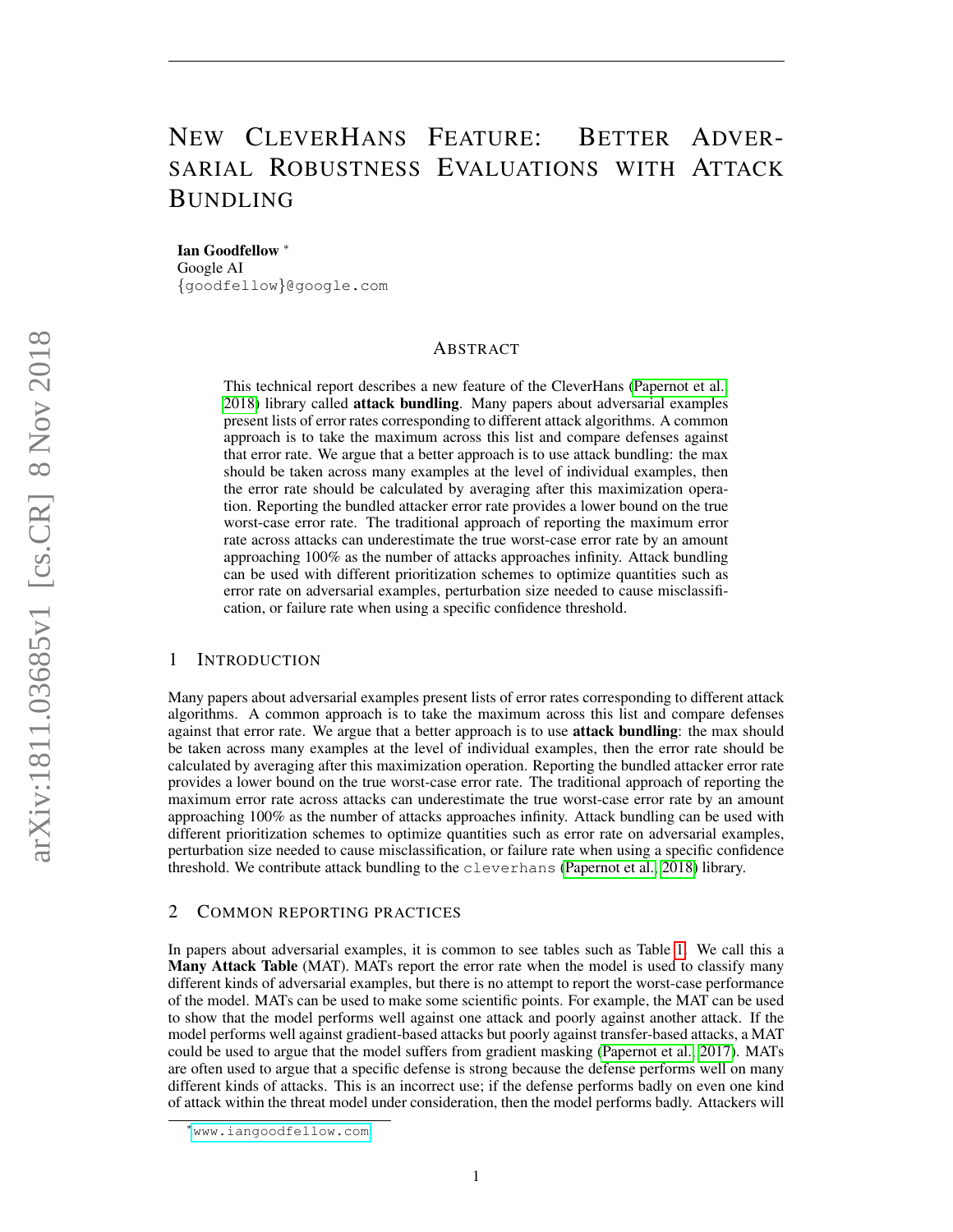| No attack   Attack 1   Attack 2   Attack 3 |        |  |
|--------------------------------------------|--------|--|
|                                            | $11\%$ |  |

<span id="page-1-0"></span>Table 1: Error rates under different adversarial attacks. This table is a hypothetical illustration of a Many Attack Table (MAT) that should not be used to argue that a defense is strong. This hypothetical table reports error rates for several different adversarial attacks, rather than choosing the strongest attack against each example then reporting the resulting error rate. Showing multiple attacks without any report of the result of the maximization operation can create the misleading impression that the defense performs well because it performs well against several attacks. The existence of one successful attack in fact shows that the defense has failed.

| No attack   Attack 1   Attack 2   Attack 3   Max |       |        |                   |  |
|--------------------------------------------------|-------|--------|-------------------|--|
| $1\%$                                            | $3\%$ | $11\%$ | 99%   <b>99</b> % |  |

<span id="page-1-1"></span>Table 2: Error rates under different adversarial attacks, and the maximum error rate taken across different attacks in the table. This table is a hypothetical illustration of a Worst Attack Table (WAT) that we argue should not be used to argue that a defense is strong. This WAT does a much better job of showing that that the proposed defense is *broken* than the MAT in Table [1](#page-1-0) did. Unfortunately, WATs can arbitrarily underestimate the true error rate. WATs provide a lower bound on the true error rate but this bound may be very loose, so they are useful for showing that defenses are broken but not for showing that defenses work.

choose the most effective attack, not a random attack drawn from a long list of mostly ineffective attacks.

Another common type of table used in adversarial example papers is illustrated in Table [2.](#page-1-1) We call this a Worst Attack Table (WAT). WATS are better than MATs: they attempt to describe the worst case by taking the max across each row of a MAT. This models a scenario where the attacker tries out many attack algorithms and then deploys the single attack algorithm that causes the highest error rate. We argue that WATs are still not the correct reporting format; they can underestimate the true error rate arbitrarily badly.

Unfortunately, WATs can badly underestimate the true error rate. In general, attack algorithms can provide only a lower bound on the error rate under a particular threat model: if you run an attack and the attack fools the model, you know the model can be fooled in at least that instance, but if you run an attack and the model is not fooled, you don't know whether or not there exists a different attack that can fool the model for this example. Unfortunately, attack algorithms remain the most popular method for evaluating the robustness of models to adversarial examples. As long as this is the case, it is important to design attack-based evaluation methodology to obtain the tightest possible lower bound on the error rate.

[Goodfellow et al.](#page-5-2) [\(2018\)](#page-5-2) introduced the concept of **attack bundling**. In the attack bundling approach, may different attacks are run against each example, just like when creating a MAT or a WAT. The difference is that all of these attacks are then combined to create a single stronger attack, in which the attacker chooses the best adversarial example for each clean example. Given a set of  $n$ attack algorithms, the "max" column of a WAT produces a tight lower bound on the true error rate if there exists one algorithm that has optimal 0/1 loss for every example. Attack bundling produces a bound that is at least as tight as the WAT bound. The attack bundling bound is tight if for every example there exists one algorithm that has optimal 0/1 loss for that example. Table [3](#page-2-0) shows an example dataset and illustrates how WAT can underestimate the error rate as well as how attack bundling can obtain a tigher estimate of the error rate.

In the worst case, a WAT can underestimate the true error rate by an amount approaching 100%. Suppose that there is a dataset containing  $n$  examples and there is a WAT reporting the error rate for  $n$  attacks. Suppose that attack  $i$  results in misclassification of example  $i$  and correct classification of all other examples. The error rate for each attack is thus  $\frac{1}{n}$  and the max error rate across attacks is also  $\frac{1}{n}$  but the error rate for attack bundling is 1. Because  $\lim_{n\to\infty} \frac{1}{n} = 0$ , the WAT can provide an estimate of approximately  $0\%$  error rate when the true worst-case error rate is 100%.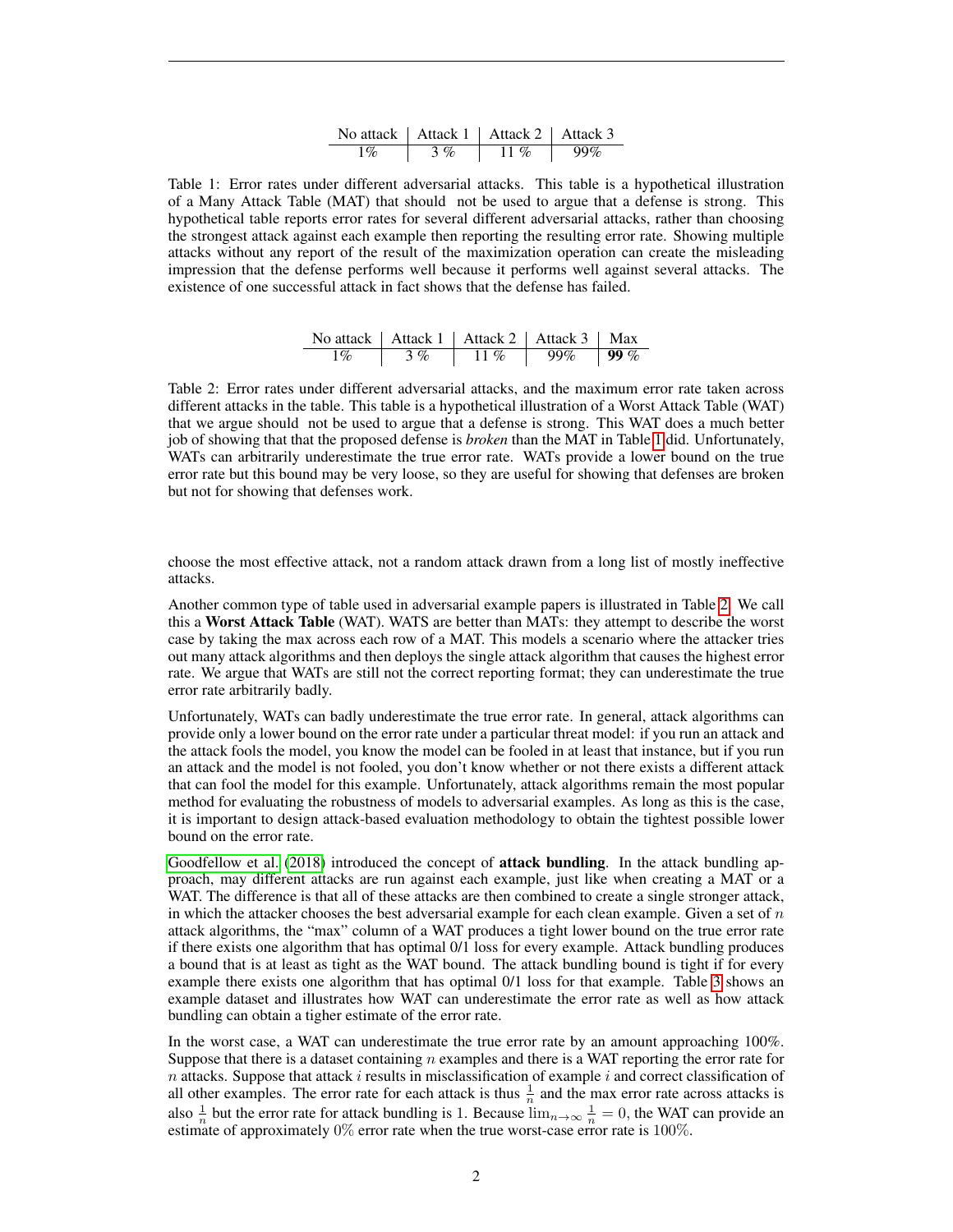|            |     |     | Example index   Error on Attack 1   Error on Attack 2   Error on Bundled Attacks |
|------------|-----|-----|----------------------------------------------------------------------------------|
|            |     |     |                                                                                  |
|            |     |     |                                                                                  |
| Error rate | 50% | 50% | $00\%$                                                                           |

<span id="page-2-0"></span>Table 3: An example situation where reporting the max error rate attacks underestimates the true worst-case error rate badly, but attack bundling finds the true error rate. In this example, we have a test set containing two examples, example 1 in the first row and example 2 in the second row. We have two attack algorithms, Attack 1 and Attack 2. In the second and third column where show an indicator variable describing whether the model makes an error on adversarial examples created by these algorithms. Attack 1 causes an error on example 1 and attack 2 causes an error on example 2, but the model gets the remaining adversarial examples correct. Now consider the bundled attack, where the attacker tries out both attacks and chooses the better one. As shown in the rightmost column, this causes an error for both examples. In the bottom row, we see the error rate for Attack 1 and Attack 2, as well as for the bundled attack. Because Attack 1 and Attack 2 both get an error rate of 50%, a WAT would report an estimated worst-case error rate of 50%. The bundled attack reveals that the worst-case error rate in this case is actually 100%.

While the WAT and MAT strategies involve reporting error rates in tables, this is really only necessary if it is important to discuss differences in performance between attacks, for example to look for evidence of gradient masking. To measure the strength of a defense, it is not really necessary to report the error rate for the attacks. This can be summarized with just the results for the bundled attack.

# 3 DISCUSSION OF THREAT MODELS

Attack bundling assumes that the attacker can try many attacks on one example and see which is the most successful.

Under some black box threat models, this may not be the case. However, there is not yet any clear methodology for how to evaluate defenses in the black box setting. [Athalye et al.](#page-5-3) [\(2018\)](#page-5-3) thus recommend evaluating defenses primarily in the white box setting. Even in the most limited black box settings, attackers could apply the principle of fooling large ensembles of models [\(Liu et al., 2016\)](#page-5-4) to the bundling problem. For example, the bundling algorithm could select the adversarial version of each example that fools the most ensemble members, in hopes of increasing the probability that the chosen adversarial exmaple will also fool the completely unknown target model.

Some black box threat models do provide partial access to the model. For example, the threat model may allow the attacker to send inputs to the model and observe its output. This allows the attacker to try out all the attacks in the bundle and then use the best one.

Some defenses are designed to interfere with the attacker in ways that could interfere with attack bundling. For example, defenses based on using a stochastic model make it impossible to know exactly which output will be obtained when running a specific input. Trying  $n$  attack points and then choosing the best input to re-deploy may thus not perform as well as expected, because a different output will be obtained on re-deployment. Attack bundling can still be used in these cases, for example by choosing the attack point that performs the best averaged across  $m$  calls to the stochastic model. See [Carlini & Wagner](#page-5-5)  $(2017)$  for an example of how attackers can circumvent stochastic defenses.

Some defenses try to discourage exploratory attacks by imposing negative consequences for attackers who are detected. For example, an account may be banned from a service if the account seems to be trying out multiple attacks in order to bundle them. Attackers in the white box setting can evade these kinds of defenses by running the attacks on their own copy of the model, and then deploying only the chosen attack against the target model.

The bundled attack also assumes that the attacker can try many attacks before committing to one. Real attackers may not be so powerful, even in a white box setting. For example, if the attacker has a perfect copy of the model but the starting point  $x$  is not known ahead of time, and the attacker has limited time to produce an adversarial example, the attacker may not be able to bundle many attacks.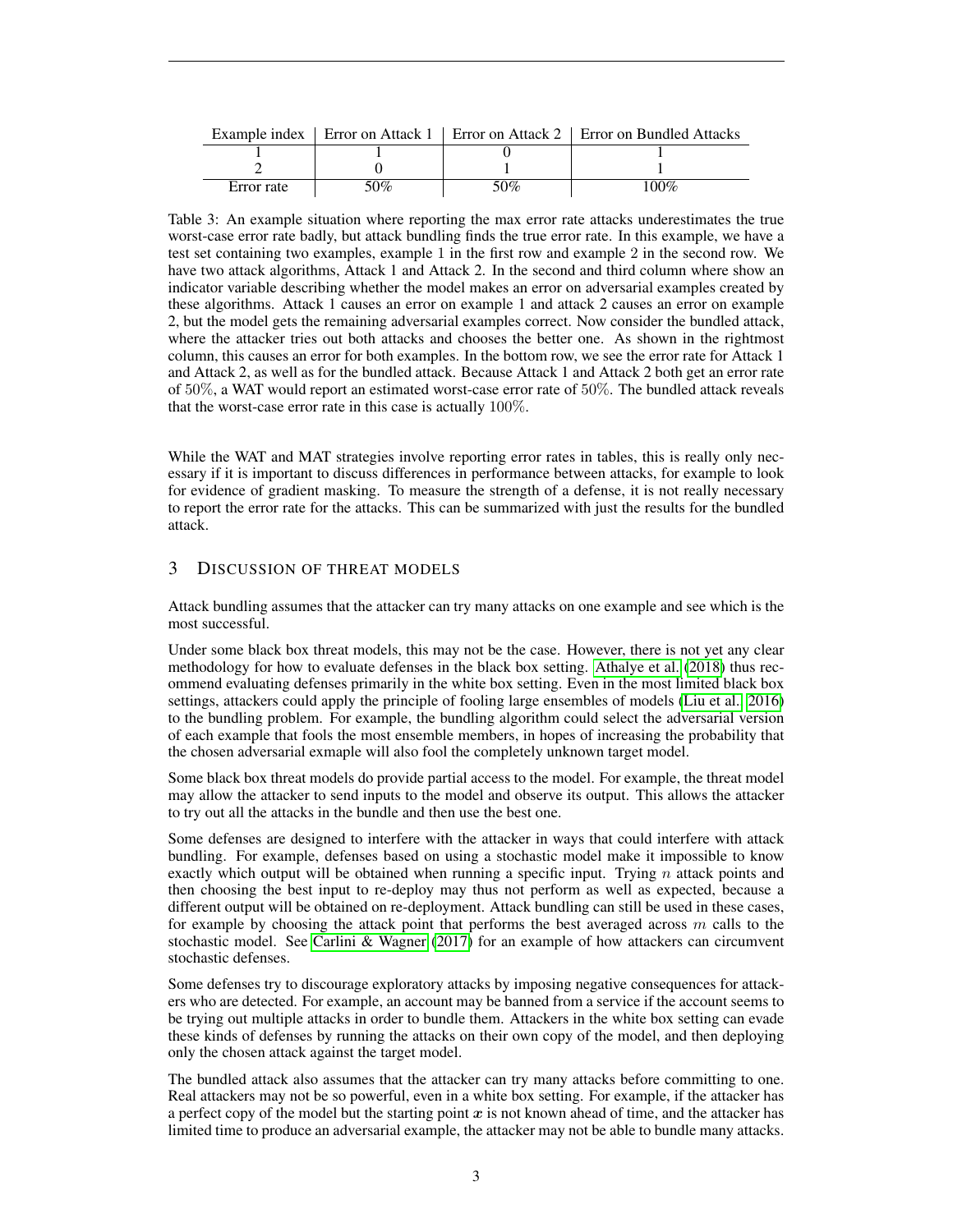Many threat models in the adversarial example literature are based on an attacker that can make norm-constrained perturbations of clean examples. Attack bundling works in these threat models but also many other more realistic threat models. It is mostly agnostic to the action space of the attacker.

# 4 CONFIGURING AN ATTACK BUNDLER

Attack bundling algorithms can be configured with many different goals. When an attacker attacks a batch of clean examples using a finite amount of computation, the attacker must decide how to budget computation time for each example.

An attacker who wants to maximize error rate should clearly stop spending computation on an example after a misclassified adversarial example has been found for that particular example. Between two potential adversarial examples, the attacker prefers one that results in misclassification.

For an attacker who wants to maximize failure rate [\(Goodfellow et al., 2018\)](#page-5-2) of a confidence thresholding defense, the attacker prefers to spend computation on examples that do not yet exceed the confidence threshold. An attacker who wants to maximize the failure rate [\(Goodfellow et al., 2018\)](#page-5-2) of a model that uses confidence thresholding as a defense faces some special considerations. When attacking an individual example, it is not necessary to know the defender's specific threshold  $t$  so long as  $t \geq \frac{1}{2}$ . When attacking a batch of several examples, the attacker can obtain a better failure rate if the attacker knows  $t$  and spends more computation on examples for which the confidence of incorrect predictions does not yet exceed  $t$ . When choosing between two potential adversarial examples, the attacker prefers the one with higher confidence.

Attackers can also use different example prioritization schemes and adversarial selection schemes to achieve other goals, such as minimizing the perturbation size needed for misclassification. Finding minimum-norm adversarial examples can be useful because the examples can be sorted by perturbation norm and used to make a plot with error rate on the vertical axis and the size of the norm ball allowed by the threat model on the horizontal axis.

Attack bundling can also be used to re-implement existing adversarial example strategies. For example, using  $n$  random restarts of gradient-based optimization [\(Madry et al., 2017\)](#page-5-6) or  $n$  random points in a random search procedure [\(Athalye et al., 2018\)](#page-5-3) can be regarded as bundling n different attacks

# 5 EXAMPLE: ATTACKING AN MNIST MODEL

As an example, we show how attack bundling can be used to attack an MNIST model. Here we used the regularized model of [Goodfellow et al.](#page-5-2) [\(2018\)](#page-5-2), which shows some resistance to  $L^{\infty}$ -constrained adversarial examples. We use a  $L^{\infty}$  constraint  $\epsilon$  of 0.3 for MNIST digits with values in [0, 1]. We also clip the adversarial perturbations to this range.

# 6 RELATED WORK

The general principle of choosing the strongest attack for each specific context rather than evaluating each attack across all contexts is common in computer security. We are not aware of the specific origin of this idea. [Athalye et al.](#page-5-3) [\(2018\)](#page-5-3) briefly described this principle in the context of adversarial accuracy evaluations. Our contributions are to: (1) provide a general, extendable implementation in a standard library, (2) name the technique, (3) quantify the amount that the alternative techniques can underestimate, (4) describe how bundling algorithms apply to quantities other than accuracy, e.g. for making success-fail curves, (5) describe how to apply bundling in the black box setting, and (6) describe how bundling algorithms can prioritize spending computation attacking different examples.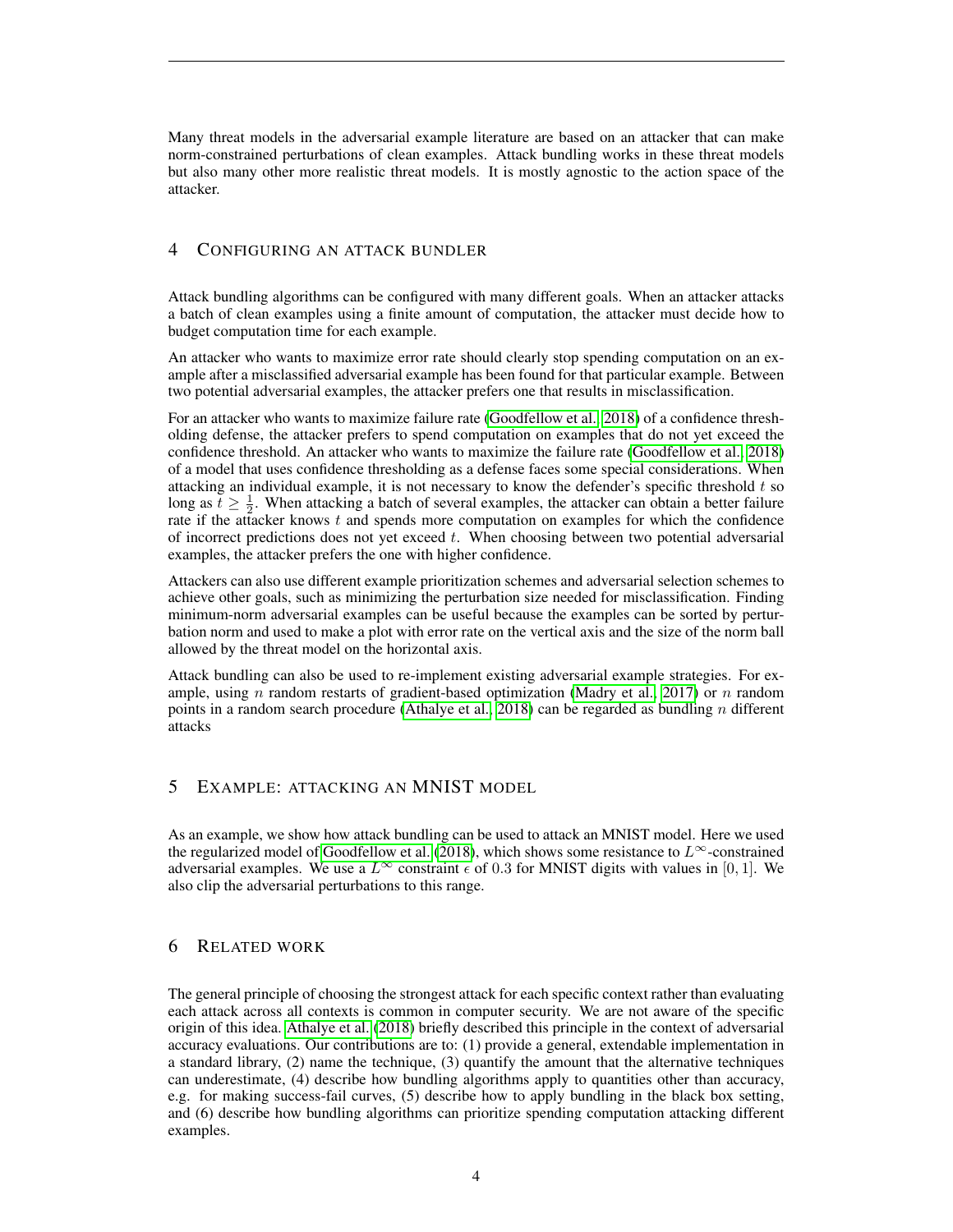

Figure 1: We compare the MaxConfidence procedure [\(Goodfellow et al., 2018\)](#page-5-2) using two different single attacks to the same procedure using bundled attacks. Both of the single attacks are randomly initialized projected gradient descent. We use two configurations of the attack: one that is relatively cheap using only 40 steps with step size 0.1, and another that is relatively expensive using 1000 steps with step size 0.04. The expensive attack is stronger than the cheap attack. However, a bundled attack using both of these and uniform noise attacks (to mitigate gradient masking) is just slightly stronger. Bundling multiple restarts rather than just a single start per attack results in greater strength. Rather than reporting each of these curves, and creating the psychological impression that the model performs as well as the upper-leftmost curve indicates, a paper evaluating this method as a defense should really report just the strongest bundled curve, since it has the tightest lower bound on the true failure rate. Reporting multiple curves in a separate graph may be useful for diagnosing gradient masking, etc., but is only distracting when the purpose is to argue that the defense is strong. See [Goodfellow et al.](#page-5-2) [\(2018\)](#page-5-2) for more information about how to read these success-fail curves.